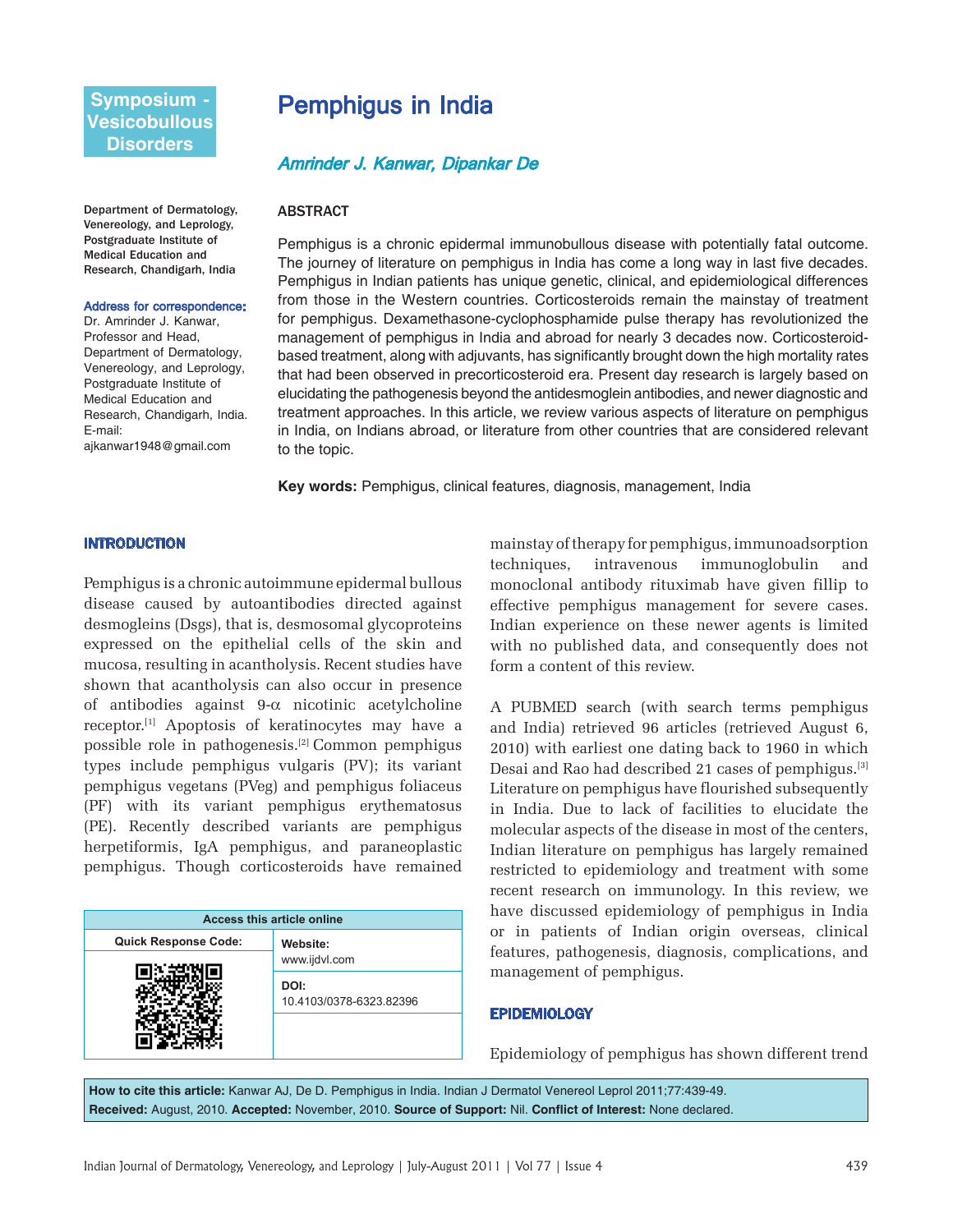in India compared with Western literature in various counts. The incidence of pemphigus among the dermatology outpatient attendees has varied widely, 0.09 to 1.8%.[4,5] The incidence assessed by clinic-based questionnaire survey conducted in Thrissur district, Kerala, was 4.4 per million population per year. The incidence was found to be higher than available data from Germany, France, and lower than Tunisia.<sup>[6]</sup>

A majority of pemphigus patients have been diagnosed to have PV, the proportion varying between 75 and 92% of total pemphigus patients.<sup>[5,7]</sup> Sehgal<sup>[7]</sup> reviewed 224 cases pooled from 5 studies published from different parts of the country.<sup>[8-12]</sup> The types of pemphigus that followed PV in incidence are PF, PE, and PVeg, in decreasing order of frequency.[7] In a study assessing IgG subclass in patients from UK and India, the proportion of PV and PF was almost equal in patients from UK, while PV was the predominant type in Indian patients.[13] Similar were the findings in Kwa-Zulu Natal province of South Africa where 43% of studied patients were of Indian origin. Meanwhile, Indians comprised only 9% of the baseline population where the patients were drawn from.<sup>[14]</sup> Among those patients who had PF, 80% were black natives, while 82% of the PV patients were of Indian origin. These findings testify that pemphigus is common in Indians and PV is the commonest type observed. The earlier the pemphigus appears, more particularly the foliaceus variety, the more is the severity.<sup>[15]</sup>

A significant proportion of patients have been younger than 40 years of age. This is in contrast to other parts of the World where pemphigus occurs much later, 40 to 60 years being the age when pemphigus first appears.[16] Young patients less than 40 years of age comprised >50% of total patients (51.85%, Mascarenhas *et al*.<sup>[4]</sup> and 56%, Singh *et al*.<sup>[15]</sup>), while Sehgal<sup>[7]</sup> observed 50% of pemphigus occurring between 21 and 40 years of age. The age of youngest patient of Singh *et al's*. [15] series was 7 years, while that of Ambady *et al's*. [9] series was 5 years. Subsequently, Kanwar *et al*. have reported pemphigus in children in two different studies which is in contrast to overall observation that pemphigus rarely occurs in children.[17,18]

The gender predisposition has projected contrasting results. Overall, it appears that both sexes are equally affected, though. The studies reported a significant male preponderance  $(3 : 1, [7] \ 3 : 2]^{[15]}$  to significant female preponderance  $(0.8 : 1, {}^{[4]} 1 : 1.2^{[5]})$ 

The studies reported from North India have reported a higher incidence of pemphigus in patients from poor socioeconomic strata.[8,15,19] This may be due to selection bias; well-to-do patients reporting to private practitioners/hospitals while the studies having been conducted in government hospitals.

ABO blood group B has been found to be most commonly associated with the development of pemphigus.[12] This finding could be due to the highest prevalence of such blood group in the background population where the patients hailed from.

## GENETIC SUSCEPTIBILITY AND IMMUNOLOGICAL ASPECT

Genetic susceptibility to pemphigus is apparent from the following facts: it is more prevalent in people from Jewish or Mediterranean ancestry, familial cases, increased prevalence of other autoimmune diseases in the first-degree relatives of pemphigus patients, and detection of anti-Dsg antibodies in asymptomatic parents, etc.<sup>[16]</sup> Higher incidence of PV and earlier age at onset for pemphigus seen in Indian population have been attributed to higher frequency of DSG3\*TCCCC in Indian population. In an association analysis of intragenic single nucleotide polymorphism haplotypes to assess the contribution of Dsg 3 allele in susceptibility to PV, it was observed that two related haplotypes, DSG3\*TCCTC and DSG3\*TCCCC, were involved in the pathogenesis of PV in patients with British and North Indian descent, respectively.<sup>[20]</sup>

MHC class II alleles and haplotype frequencies (HLA-DRB, DQA1, and DQB1) in 37 patients with PV and 89 normal relatives from New Delhi and Ahmedabad were analyzed.[21] PV patients had significantly increased frequencies of DRB1\*1404, DQA1\*0101, and DQB1\*0503. Patients from Ahmedabad had a significantly increased frequency of HLA-DQB1\*0302. Thus, genetic susceptibility may be important determinant in epidemiological difference of pemphigus in India.

Kumar *et al*. analyzed Dsg 1 and Dsg 3 antibody levels using enzyme-linked immunosorbent assay (ELISA) to correlate between the disease severity and antibody titer.[22] Though Dsg1 and Dsg 3 antibodies were found in all patients of PV and foliaceus, they observed a significant correlation between higher Dsg3 antibody titer and severity of oral involvement and Dsg1 titer and skin involvement, irrespective of the type of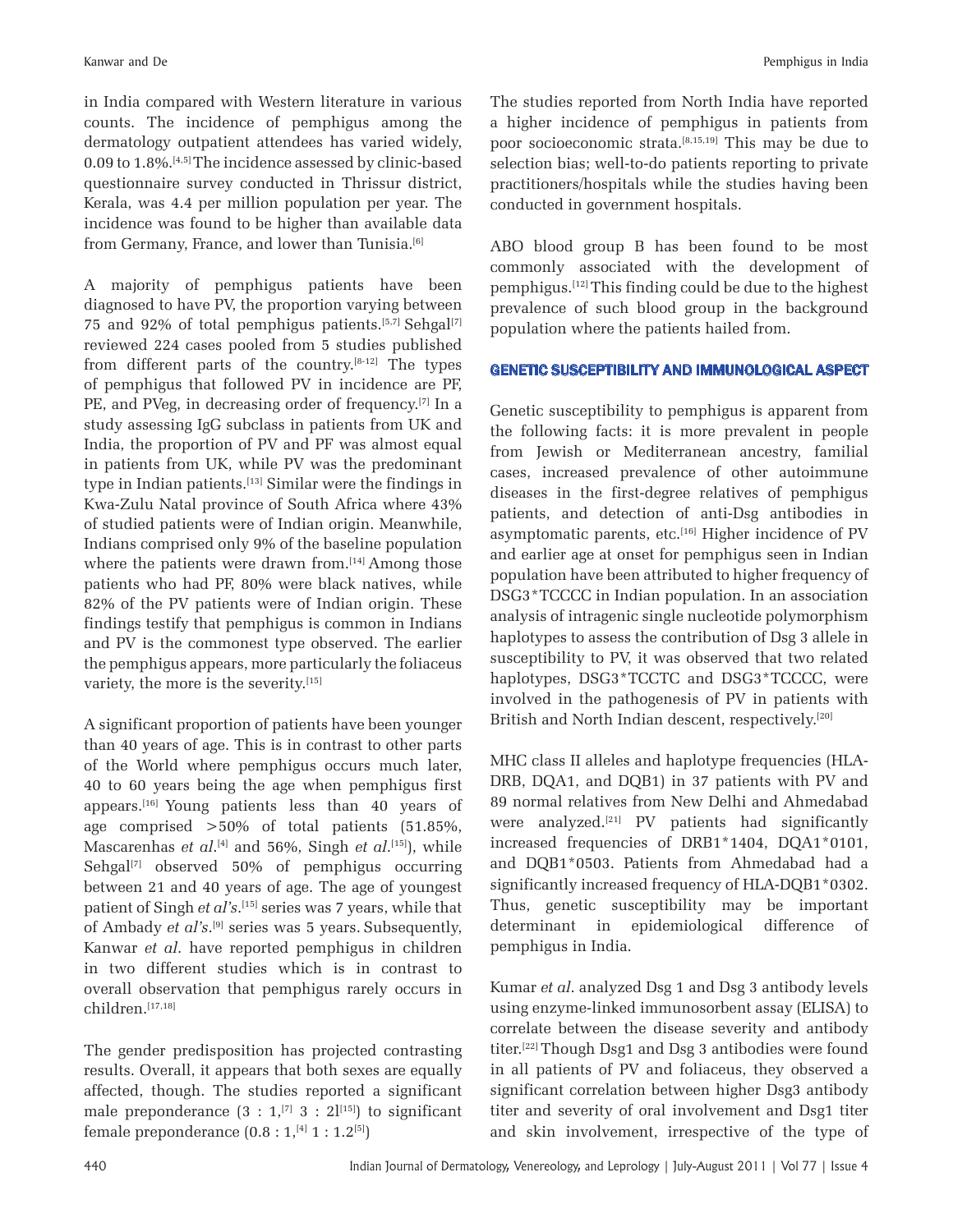pemphigus. Majority of their patients with PV having resolving disease or disease in remission had high titer ELISA positivity against Dsg 3. This apparent contradiction indicates that titer of pathogenic IgG subclass may be more important in determining disease severity rather than overall IgG titer. In few cases of active PV, Dsg 1 and Dsg 3 were positive in low titer. This could have been due to the causative role of pathogenic antibodies against antigens other than Dsg1/3 or antibodies directed against the intracellular domain of Dsg1/3 that were undetectable to ELISA kit used. In a similar study evaluating antibodies to Dsg 1 and 3 assessed by ELISA in PV patients and correlating the titer with disease expression and severity, the basic findings were similar. Anti-Dsg 3 titer correlated positively with mucosal severity of the disease, while anti-Dsg 1 titers correlated with skin surface area involvement.<sup>[23]</sup>

Pemphigus being an autoimmune disease driven by autoantibody against epidermal antigen, it is expected from immunological point of view that Th2 predominance would be observed. It has been confirmed by Satyam *et al*. in their study on serum samples from patients of either PV or  $PF^{[24]}$  IL-4 and IL-10, markers of Th2 driven immunity, was overexpressed, whereas IL-2 and IFN-γ, markers of Th1 driven immunity, were significantly suppressed. The underexpression of Th1 cytokines has been explained by suppressive effect of IL-4 and IL-10.

Predominant subclass involved in pathogenesis of pemphigus is  $\mathrm{IgG}_{4}$  irrespective of type of pemphigus, as was assessed by direct immunofluorescence (DIF) as well as indirect immunofluorescence (IIF) study using normal human abdominal skin as substrate.<sup>[13]</sup> IgG<sub>1</sub> and IgG, were most frequently deposited subgroups, whereas  $I$ g $G<sub>i</sub>$  was the dominant subgroup having strong deposition. IgG subclasses were not found to be related to type, extent, or severity of disease in PV.[25]

#### CLINICAL FEATURES

Oral mucosal involvement is considered to be initial manifestation in majority of PV patients. In a retrospective review of 71 cases seen over 7 years, 53.52% patients had their disease onset in the oral mucosa, while 23.94% had onset on skin and oral mucosa simultaneously.[26] The buccal mucosa and the hard palate were the commonest site of involvement, followed by lips, tongue, floor of the mouth, and gingiva in decreasing order of frequency. The cases presented with either erosions or ulcers. Patients sought healthcare facility after mean disease duration of 5.5 months.

Involvement of stratified squamous mucosa, i.e, larynx, esophagus, conjunctivae, urethra, vagina, cervix, and anal canal can occur in severe pemphigus. The incidence of esophageal involvement in Indian studies has varied between 67 and 72%.[27,28] In the later study, acantholysis was observed in 27% of biopsied specimens.[25] Irrespective of the degree of clinical involvement, DIF positivity can be found in tissue taken from any part of the whole length of the esophagus.[29]

Isolated PVeg of the tongue has been described.[30] Pemphigus localized on ocular mucous membrane and presenting as erosive conjunctivitis is rare. Sehgal *et al*. reported one such case where the patient had isolated ocular pemphigus for more than a year.<sup>[31]</sup> Isolated cervical involvement in PV is also rare and may simulate cervical malignancy clinically and cytologically.<sup>[32]</sup> Gupta *et al*.<sup>[32]</sup> have reported a case of a 52-year-old lady who presented with vaginal discharge. Routine cervical cytology displayed atypical cells lying singly as well as in clusters. On subsequent colposcopy, cervical erosions and vesicles were observed, which were consistent with PV. On retrospect, the atypical cells were typical acantholytic cells.

Acral involvement is rare in pemphigus and considered to be poor prognostic indicator.[33] Dyshidrosiform PV with crusted erosions, vesicles and bullae on soles, more severe on the margins, in addition to the lesions on other parts of the body including oral mucosa have been reported. The patient responded well to treatment with prednisolone and cyclophosphamide.<sup>[33]</sup>

Premlatha *et al.*,<sup>[34]</sup> in their study of 10 patients with PVeg, observed distinctive changes in the tongue for which they proposed the term "cerebriform tongue." Moreover, they observed deep fissures between the vegetations on the vermilion border of the lips of patients with Neumann type of PVeg, while papillomatous hyperplasia was observed on the same location in patients with Hallopeau type. The authors proposed that the presence of cerebriform tongue may be an important diagnostic sign of PVeg.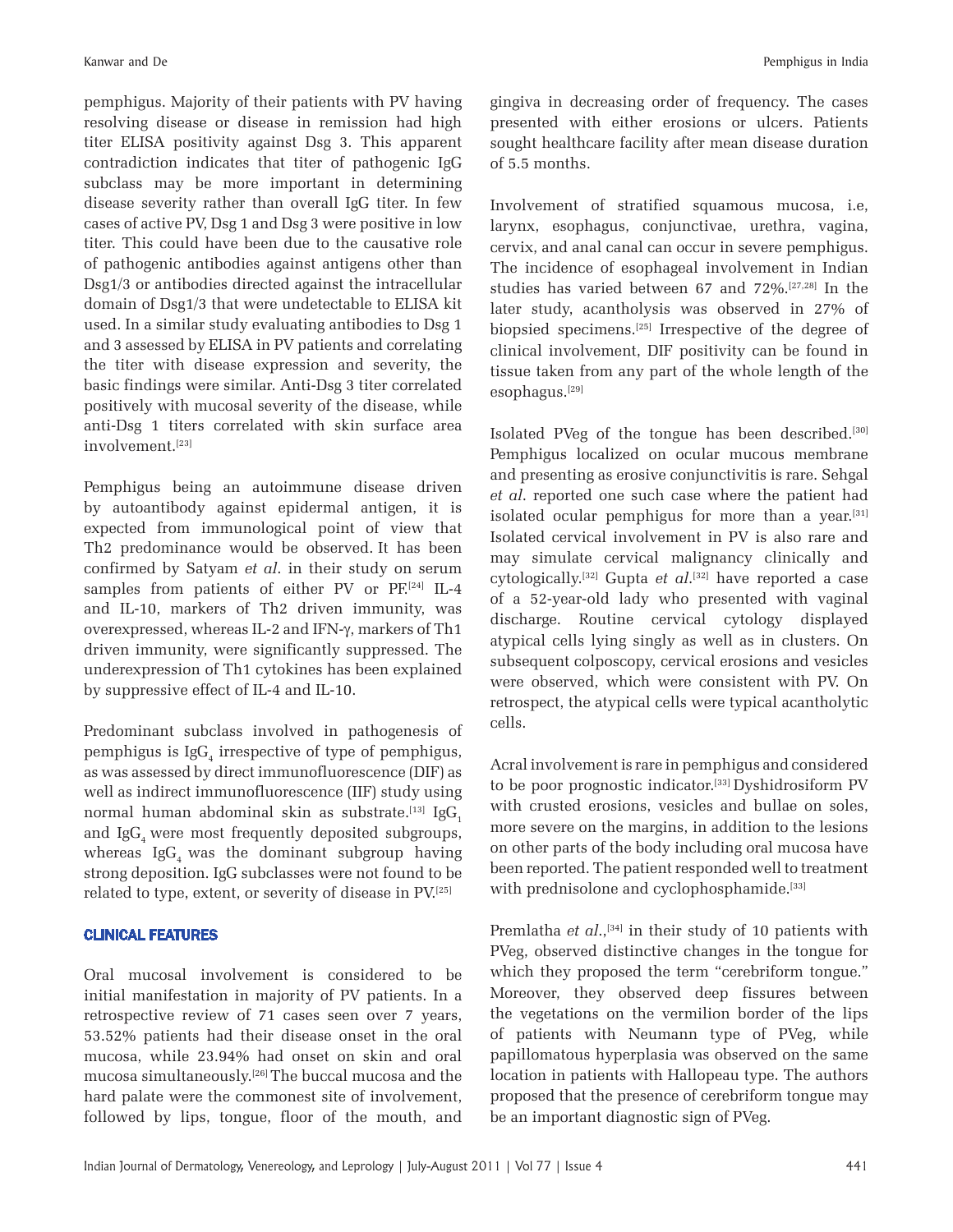Hypopyon sign has classically been described in subcorneal pustular dermatosis. Singh *et al*. [35] have reported such a phenomenon occurring in patients with PV as well as foliaceus. They speculated that neutrophils accumulated in the intraepidermal blisters settle down at the dependent areas giving rise to such a phenomenon.

Postpemphigus acanthomata (seborrhoeic keratosis like changes after healing of pemphigus lesions) was studied by Yesudian *et al*. [36] It occurred in 25% of studied patients (13 of 52 included patients, 10 PV, 3 PF). Most commonly, it was seen over the trunk. Histologically, intraepidermal clefts with acantholysis, acanthosis, papillomatosis, and hyperkeratosis were observed. In one of the two patients subjected to DIF, it was positive. As DIF positivity correlates with disease activity, the authors concluded that these patients should be kept on regular follow-up for potential relapse.

Kanwar *et al*. [37] have observed that peculiar fishy odor may be specific for pemphigus and may be of diagnostic value. The cause of this smell is not known but may be due to colonization of bacteria on the denuded skin. The clinical activity of disease is mainly assessed by appearance of new mucocutaneous lesions or extent of body surface area involvement. Pruritus, though not a usual feature of pemphigus, may be a useful clinical sign of disease activity and may predict relapse.<sup>[38]</sup> The pruritus subsides once the disease is brought under control.

The newer variants of pemphigus have rarely been reported from India, probably due to lack of infrastructure required for immunopathological tests for diagnosis. Mehta *et al*. reported that herpetiform pemphigus clinically resembled bullous pemphigoid, and the diagnosis was confirmed by intracellular deposit of C3 and IgG in the upper epidermis.<sup>[39]</sup>

Different diseases have been described in association with pemphigus and these include cryoglobulinemia and cold agglutinin disease, $[40]$  renal cell carcinoma, $[41]$ hyperprolactinemia, $[42]$  and brain abscesses. $[43]$ Individual reports of single cases cannot rule out pure chance in such associations.

#### **DIAGNOSIS**

Desai and Rao described two types of acantholytic cells. In type "A" cells, they observed fuzzy basophilic cytoplasm, large noncondensed nucleus, and a perinuclear halo, whereas in type "B" cells, welldefined eosinophilic cytoplasm and a condensed pyknotic nucleus were observed.[3] However, these do not have any prognostic significance.

Role of DIF of the outer root sheath (ORS) in the immunological diagnosis of pemphigus has been established.[44,45] As ORS is the continuation of the epidermis, DIF positivity in the epidermis of a biopsied specimen will be present in the ORS of the plucked hair also. Pemphigus antigen is expressed in whole ORS as well as in dermal bulb matrix.[46] In an Indian series recruiting 20 patients, 17 (85%) had DIF positivity in plucked hair ORS.[45] DIF of skin biopsy specimen taken from perilesional area or upper back (in patients with mucosal lesions only) was positive in all patients. DIF of hair being simple, specific, and noninvasive test, it can be used in place of DIF in biopsied specimen to monitor pemphigus activity.

The role of DIF on Tzanck smear has also been assessed.[47] Overall, 60% of studied patients had positivity on skin biopsy, while it was 40% on Tzanck smear. It was observed that it can be equally sensitive to DIF of skin biopsy specimen in patients presenting early, that is, within 3 months of disease onset (40% *vs* 46.6%). Afterwards, the sensitivity became much less (20% *vs* 100%). Positivity in Tzanck smear DIF was directly proportional to the number of inflammatory cells on the smear. Since Tzanck smear preparation is simple, rapid, patient friendly, requiring no invasive procedure and non-resource intensive, it can be used for immunofluorescence testing for early pemphigus. Since air-dried Tzanck smear kept at room temperature has been found to retain the immune reactivity even up to 10 days, it can easily be transported to centers where facilities for immunofluorescence studies are available.[48]

Role of DIF in diagnosis and prognosis of PV has been assessed.<sup>[49]</sup> Though DIF correlated fairly well with disease activity, in some patients, DIF continued to be positive even in patients who were in clinical remission. The authors believed that immunological activity persisted even in the presence of clinical remission and could predict a future relapse. Baseline IgG, IgM, and complement levels were higher in those patients who had a subsequent relapse. One interesting finding of this study was that the complement levels tended to rise or reappear prior to a clinical relapse, thus being a better marker of impending relapse.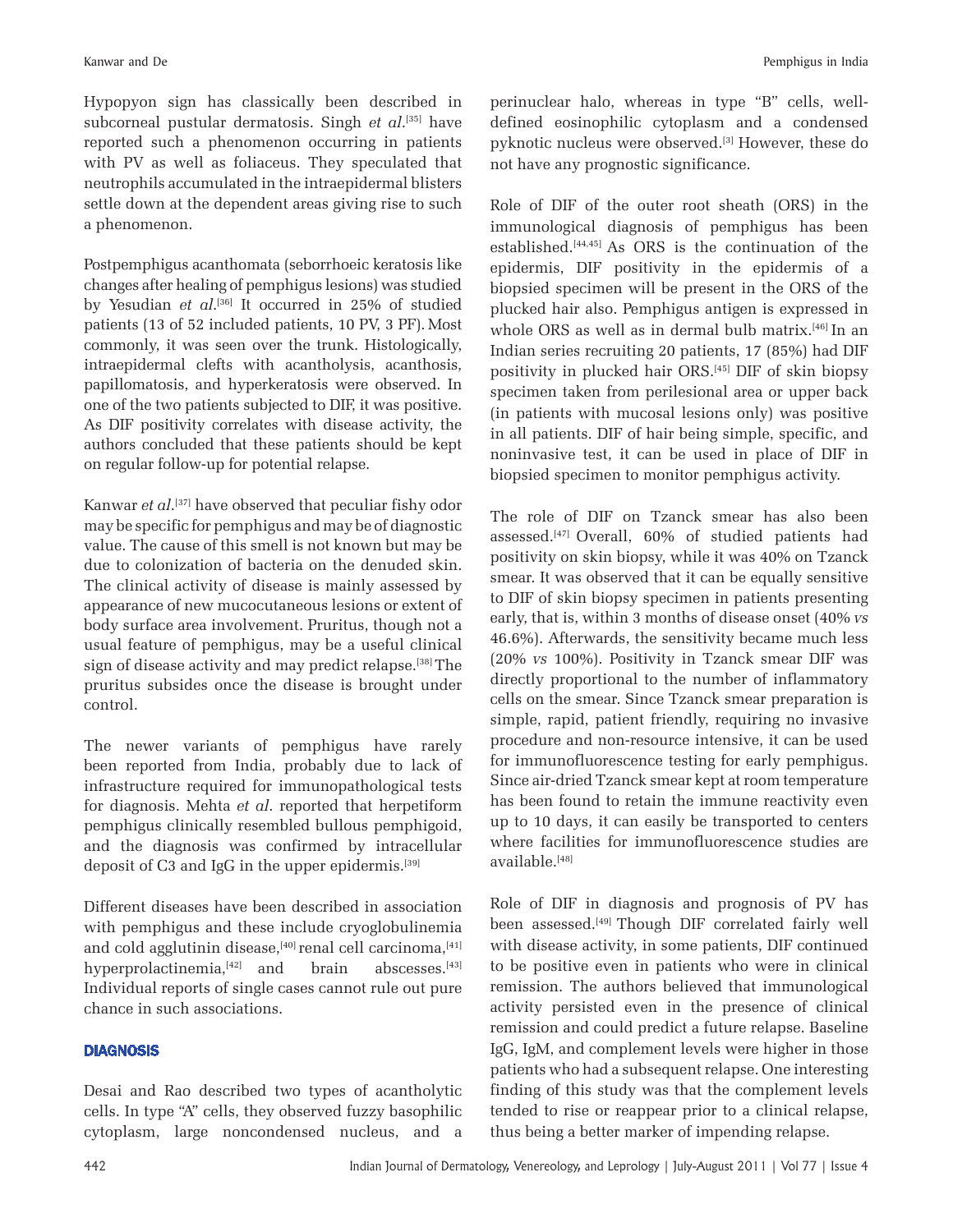Both DIF and IIF were performed in 20 cases of PV and 2 cases of PF.[50] DIF positivity was observed in all patients, although IIF with human esophagus as substrate was positive in 82.8% cases only. The authors thus proved the role of DIF in confirming a diagnosis of pemphigus, and IF is complementary to histopathology and not substitute of it in diagnosis of pemphigus.

IIF using blister fluid has been tried and showed comparable results with IIF performed with serum taken from the patient. Blister fluid IIF is easy and simple nontraumatic procedure to perform, can be done alone or to supplement IIF with serum to improve the sensitivity.[51]

## TREATMENT

Before 1981, pemphigus was treated with systemic corticosteroids, commonly prednisolone in high dosages, depending on initial severity of the disease.<sup>[52]</sup> This resulted in serious side effects. The senior author remembers patients of pemphigus in early 1970s in Dermatology wards at All India Institute of Medical Sciences, New Delhi, with adverse effects of corticosteroids like peptic ulcer, diabetes mellitus, Cushing's disease, etc. Patient would succumb to side effects of corticosteroid therapy. Adjuvants used included dapsone, cyclophosphamide, and methotrexate. Some patients were empirically given blood transfusions.

Treatment of pemphigus was revolutionized by Pasricha and Gupta<sup>[53]</sup> who evolved the concept of dexamethasone-cyclophosphamide pulse (DCP) therapy. The mainstay of literature on treatment of pemphigus from India has largely been restricted to this therapy which Indian Dermatology can consider to be its own. Subsequently, various modifications of pulse therapy and various combinations of corticosteroids and other adjuvants have been tried. Newer agents have remained mostly unevaluated formally due to the cost or unavailability of facilities. DCP regimen is broadly divided into 4 phases. In phase one, patients receive 100 mg (136 mg in some centers including that of the authors') dexamethasone dissolved in 250 to 500 ml 5% dextrose on 3 consecutive days every 3 to 4 weeks. Cyclophosphamide 500 mg is administered as slow bolus on a single day, preferably on day two of dexamethasone pulses. In between pulses, the patients receive 50 mg cyclophosphamide daily. Intervening daily prednisolone or pulse in a shorter interval may be given if disease is very severe to start with or early disease control is required. The patient enters phase 2 when complete disease remission is achieved and intervening corticosteroids are completely withdrawn. The patient continues to receive DCP along with daily oral cyclophosphamide 50 mg for 6 or 9 more months. Subsequently, in phase 3, only oral cyclophosphamide is continued for 12 or 9 more months followed by phase 4 which is treatment-free follow-up period for early detection of relapse, if any. The efficacy of DCP regimen in management of pemphigus has been reported time and again, virtually amounting to prediction of "cure" in pemphigus.[5,54-63] Although Western Dermatology community has remained skeptical about the safety of the regimen, three recent reports from UK, South Africa, and Serbia have found its usefulness.[64-66] Ramam, in his editorial in this very journal, has outlined the way forward for DCP.<sup>[67]</sup> These include the need to identify the difficult situations in pulse therapy and to evolve ways including required modification in the pulse therapy to circumvent these difficulties, addition of another adjuvant to DCP for those who are not responding to DCP even after reasonable period, to identify patient in the very early stages who would respond early to treatment so as to spare them from unnecessary pulses, omission of daily cyclophosphamide for the first two phase when dexamethasone and cyclophosphamide boluses are being given while giving it in phase 3, pharmacokinetic and immunologic studies on DCP, etc., to improve the understanding of this regimen.

Pasricha *et al*.<sup>[55]</sup> collated data of 300 patients treated with DCP over a 12-year period, including data of patients from their previous publications from All India Institute of Medical Sciences.[53,56,57] The number of patients with different variants of pemphigus included 255 (85%) for PV, 25 (8%) for PF, 15 (5%) for PE, and 5 (2%) for PVeg. Of the 300 patients studied, 190 completed the active treatment (i.e., phase 3) and were in post-treatment follow-up. Twelve patients died, 61 discontinued treatment due to some reason or the other, while 37 patients were continuing treatment and were in phases 1, 2, or 3 of DCP regimen. Maximum posttreatment follow-up duration was 9 years; 48 patients had post-treatment disease-free period of  $>5$  years, 75 with 2 to 5 years, and 67 with <2 years. Majority of the patients (49%) required 6 or less number of pulses for disease control in phase 1, while only 11% required >2 years treatment. Relapses were observed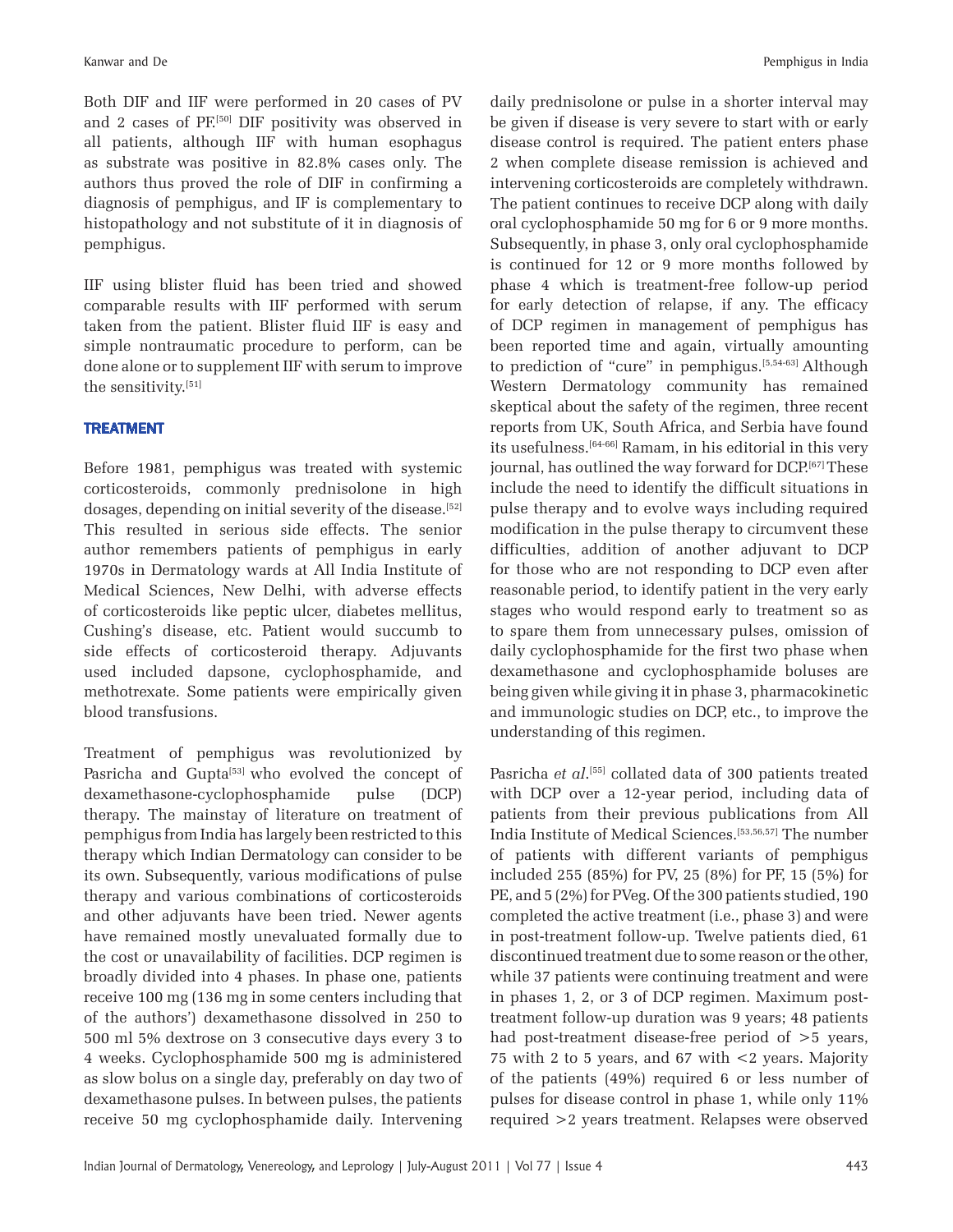in 59 patients; 19 before completing phase 3 of DCP while 40 patients had disease relapse during phase 4. These patients were subjected to second cycle of DCP. Although 9 relapses occurred after second cycle, only 2 relapses occurred after third cycle.

Kanwar *et al*. [58] assessed the long-term efficacy of DCP therapy. The time taken to achieve partial remission, that is, for completion of phase 1 (as was defined for the study purposes) was 4.2 months on an average (range, 2-8 months), while time to complete remission, that is, completion of phase 3 was 24 months (20-32 months). The more the pretreatment severity, the more is the number of DCP required for partial remission. They observed four patterns of remission. In 16.6% of patients, a quick initial response was observed and the intervening oral corticosteroid could be tapered very rapidly. In 44.4% patients, though the initial response was rapid, the patient relapsed as soon as the steroid dose was started to be tapered. In 27.7% patients, the initial response was delayed and required oral steroids for considerably long period and took longer period to achieve partial remission. The rest (11.1%) relapsed on stopping the pulse and required additional DCP pulses. The mean duration of follow-up was 4.2 years (2-12 years) and a significant majority of patients had remission for more than 1 year, around 10% having remission for more than 10 years. The authors concluded, based upon the evidence generated from the study, that it is possible to cure pemphigus.

In a subsequent review of 244 patients who received DCP, Kanwar *et al*. [5] observed that around 60% patients required additional intervening prednisolone in phase 1, while the rest could be treated with DCP alone. The mean number of DCP required to induce disease remission was directly proportional to the initial severity of disease. Those with mild disease required 8.9 pulses, while severe disease required 17.2 pulses on an average for achievement of remission. In a retrospective-prospective study, data of 65 patients were analyzed.<sup>[59]</sup> Around 30% (19) patients either discontinued treatment in phase 1 or 2 or died. Patients who completed phase 1 (32) required  $9.53 \pm 3.52$  pulses on an average (range, 5-20) pulses. Majority required 5 to 10 pulses to achieve remission. A majority of patients (58, 89.2%) were also given intervening oral steroids with the aim of achieving early clinical remission.

It has been observed that those patients who were

regular in their pulses required less number of pulses to go into clinical remission.[68] DCP appears to be more effective in achieving rapid healing of lesions, long-term clinical remission, and fewer incidences of side effects compared with conventional corticosteroid therapy. However, long-term toxicities of cyclophosphamide, including gonadal toxicity, make it imperative to choose patients carefully for DCP. Such observations have been refuted in a recent study comparing monthly DCP with daily oral cyclophosphamide (DCP+C) (otherwise conventional DCP) and monthly cyclophosphamide and daily prednisolone  $(CP+P)$ .<sup>[69]</sup> In the DCP+C group, prednisolone was added after 2 weeks of starting DCP, if the patient continued to  $develp \geq 5$  lesions per day. In  $CP+P$  group, in addition to monthly single pulse of 15 mg/kg cyclophosphamide, patients received daily oral prednisolone. The starting dose of prednisolone was 1.5 mg/kg/day, which was tapered to 1 mg/kg/day after 2 weeks. After disease remission (significant reepithelialization of at least 80% of lesions), prednisolone dose was tapered by 10 mg every 2 weeks until maintenance dose of 10 mg/ day was reached and then continued till study end. Time to onset of treatment effect and time to achieve disease remission was significantly lower in the CP+P group (3.16 weeks *vs* 6.3 weeks and 8.4 weeks *vs* 13 weeks). Incidence of side effects was comparable. The significant side effects in the DCP+C group were dysgeusia, hiccups, palpitation, nail discoloration, bone pain, and urine infection, while that in the CP+P group were nausea, moon facies, flushing, secondary amenorrhea, steroid withdrawal symptoms, and dyspnea secondary to weight gain.

Pasricha and Poonam<sup>[70]</sup> treated 123 patients over a 5-year study period with modified pulse regimen. The modifications over standard DCP pulse incorporated were (a) use of oral betamethasone on tapering doses according to disease severity in phase 1 (b) systemic antibiotics or antifungals for skin and mucosal lesions, respectively, until disease clearance (c) maintenance of skin and oral hygiene despite active lesions. The oral regimen was supplemented by topical corticosteroids, antibiotics, and antifungal agents, as and when required. These agents cure or prevent local infections that are likely to delay healing of lesions. At the time of reporting, all patients were in remission with post-treatment remission period being >5 years in 62 patients, 3 to 5 years in 41 patients, and less than 3 years in 9 patients. Eleven patients had an episode of relapse that was treated with second cycle of pulse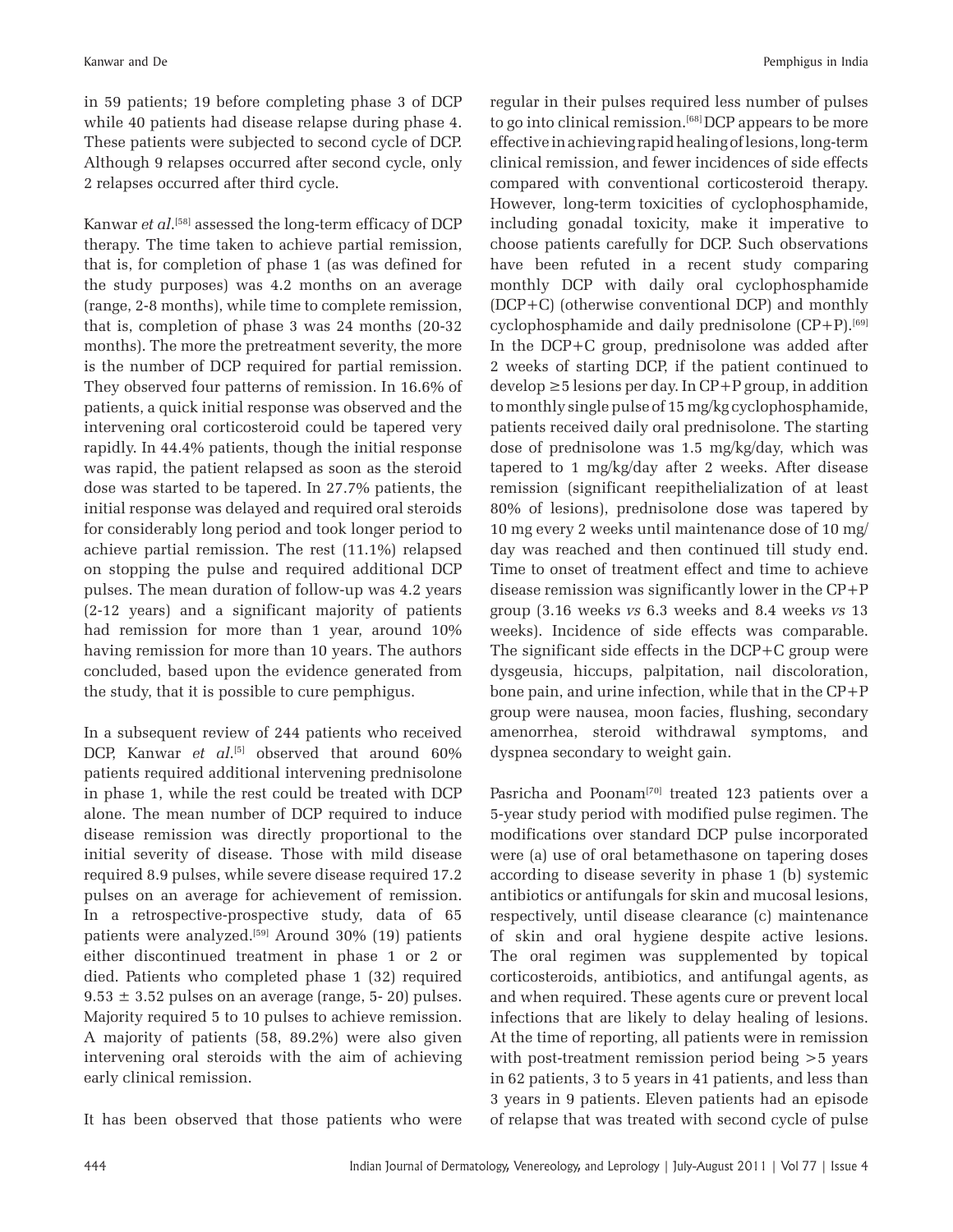therapy. No intervening betamethasone was required in 17 patients, while  $>4$  mg/day betamethasone was required in only 5 patients.

Concerns have been raised on the modified regimen. One is over the continued use of antibiotics and antifungals till skin or mucosal lesions, respectively, are healed. Such long-term use of antibiotics may lead to development of antibiotic resistance in the community. Moreover, cost of treatment and risk of side effects also get increased significantly. Ramam<sup>[71]</sup> realized that such agents should be continued till the infections are cleared and not beyond that. Continued use of oral cyclophosphamide while omitting intravenous boluses in those patients who wished to have children in future has been considered to be safe.<sup>[72]</sup> However, gonadal toxicity is cumulative dose related and does not depend on mode of administration. Total cumulative dose of 30 g and 12 g are considered to be unsafe in women and men, respectively.[71] Secondary amenorrhea was observed in as many as 85% patients in a study following standard DCP protocol.[64] Ramam[71] believes that both oral and intravenous boluses of cyclophosphamide should be omitted in those who wish to have children.

Rao and Lakshmi[73] used DCP, DAP (50 mg azathioprine replaced cyclophosphamide in the intervening period and no bolus azathioprine was given during pulse), or DMP (7.5 mg per week methotrexate replaced cyclophosphamide during first three phases of pulse) in their cohort of 41 patients. DAP was given to those who did not complete their family. DMP was given to those patients who did not complete phase 1 even after 1 year of treatment with DCP or DAP. Of 30 patients who received DCP, 29 showed good improvement by completing phase 1 after an average 8 pulses. Of 4 patients who received DAP, 3 entered phase 4 and remained in remission for more than 2 years. Two patients drawn from the DCP or DAP group, who received DMP due to inadequate response, entered into clinical remission rapidly and continued to be in phase 4 for more than 3 years. Side effects observed were mostly minor and controllable, except one patient who died during pulse due to suspected myocardial infarction. Transient hematuria was observed in 13 patients receiving DCP.

Monthly pulse cyclophosphamide alone without additional corticosteroids has been evaluated in 19 patients of PV and 1 patient of PF.[74] Of these 20 patients, 12 had severe disease and 8 had moderate disease at the initiation of cyclophosphamide pulse. They were put on monthly cyclophosphamide 500 mg single day pulses after they were considered to be resistant to oral corticosteroids or developed side effects to corticosteroids. Eighteen patients completed the proposed study of 12 monthly pulses followed by 6 bimonthly pulses. Excellent response was seen in 12 patients and the remaining 6 had good response. Fourteen patients remained in remission till the end of 1-year post-treatment surveillance period. Nausea and vomiting were experienced by 8 patients and amenorrhea by 5 of 13 women.

In an international multicenter prospective, randomized, parallel-group, placebo-controlled trial in 21 centers including four centers from India, mild to moderate pemphigus were treated with 2 or 3 g/ day mycophenolate mofetil with oral corticosteroid or placebo with oral corticosteroid.[75] Although 94 patients were given treatment, 75 completed the study. Treatment responses occurred in 69% of the treatment group and 63.9% in the placebo group. Although no advantage of mycophenolate mofetil over placebo was observed considering treatment response, initial response was faster and response was longer lasting in mycophenolate mofetil group. The group concluded that mycophenolate mofetil may be potentially useful in mild or moderate pemphigus, based on the improved results of secondary end-points including time taken to initial response and duration of response.[75]

In a single center retrospective evaluation of allogenic hematopoietic stem cell transplant with nonmyeloablative low-intensity conditioning in 9 patients of PV, sustained clinical remission was maintained at the end of mean follow-up period of 4.24 years.[76] Pretreatment average disease duration was 21 months and the patients had been treated with oral as well as topical corticosteroids before stem cell transplantation. Within 24 hours of stem cell treatment, existing skin lesions started to regress. Over continued follow-up, eruption of new skin lesions was less frequent and after 6 months of treatment, eruption of new lesions stopped altogether. Cyclosporine and prednisolone was continued for 6 months, followed by withdrawal of cyclosporine and tapering of prednisolone followed over next month. However, the authors did not mention indication and selection criteria for inclusion of pemphigus patients into the study.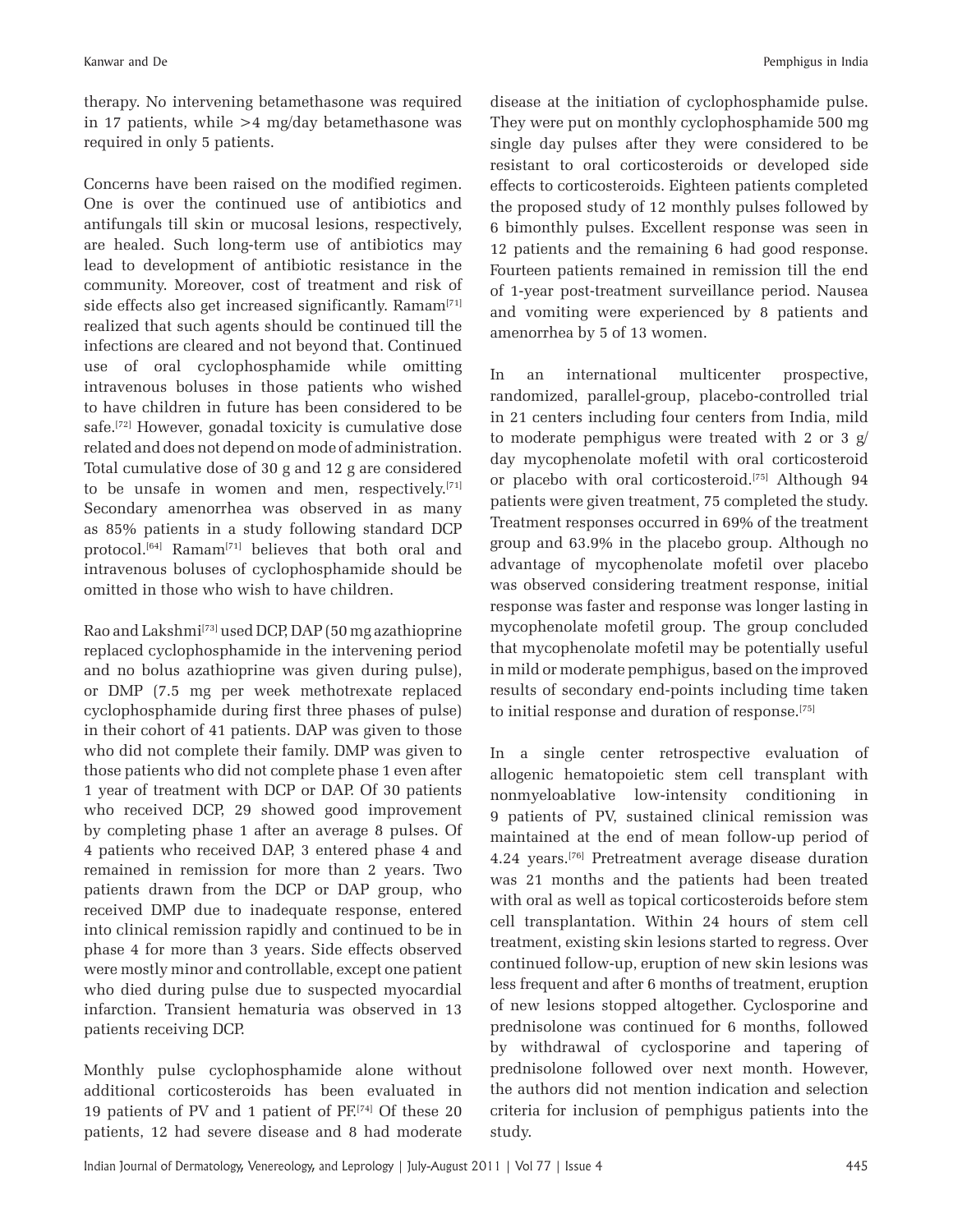As early as 1970, Singh $[12]$  could find the useful role of blood or "group plasma" transfusion in reducing the requirement of prednisolone for controlling pemphigus. This can be compared with infusion of IVIg for management of refractory pemphigus, which is increasingly being used in present day dermatology practice.

### COMPLICATIONS OF TREATMENT

Immediate and long-term complications of DCP have been assessed in 136 patients.[77] Although flushing was the commonest immediate complication observed in 53.4% patients, weakness was the commonest longterm complication experienced by 55.4% patients. Other common immediate side effects observed were palpitation, hiccups, numbness of feet, psychosis, and polyurea in decreasing order of frequency, while rise of blood sugar, headache, sleep disorder, arthralgia, blurring of vision, menstrual disorder, loss of hair, dysgeusia, and nail discoloration were common side effects observed over a long term. Rare short-term complications were diffuse maculopapular rash, shivering, shooting pain along the thighs, soreness of the mouth, conjunctival congestion, breathlessness, unilateral limb edema, and ecchymoses over forearms, while rare long-term side effects were radiological evidence of osteoporosis of hipbones, decreased sex drive, gain in appetite, and hirsuitism. Incidentally, flushing and hiccup as the side effects of DCP were first documented by the senior author.<sup>[78,79]</sup>

High-dose intravenous corticosteroid pulse can occasionally lead to cardiac complications that may include arrhythmias, cardiac ischemia, arterial thrombosis due to profound hypercoagulability, and even sudden death. Most of these cardiovascular complications occur within first 24 hours of infusion. High-dose corticosteroids in pulse form can lead to acute change in concentration of electrolytes across cell membranes without associated change in the serum; resultant hypopolarization of the membranes predisposes to cardiac conduction abnormalities. Other proposed mechanisms include augmented vascular reactivity to endogenous vasopressors, and even anaphylaxis to infused corticosteroid. In a study involving 30 patients in whom Holter monitoring was performed for 6 hours before, 2 hours during and 16 hours following pulse therapy summing up to 24 hours, 4 had ventricular ectopics including 2 patients who had complex ventricular arrhythmias.<sup>[80]</sup> Thirtythree percent of the patients had sinus bradycardia that started after 3 to 6 hours of pulse and reached a nadir at 12 to 15 hours after pulse therapy. The authors recommended to use 24-hour Holter monitoring before starting pulse therapy, as even in those patients who had absolutely normal ECG pre-pulse, ectopics had been observed. Though the concern for safe monitoring of pulse therapy cannot be undermined, experience with pulse therapy over the years suggest that it is reasonably safe even on cardiac point of view.

Kumrah *et al*.<sup>[81]</sup> have assessed the hypothalamopituitary-adrenal axis (HPA) suppression in patients of pemphigus on completion of phase 2 of DCP therapy. These patients did not receive oral corticosteroids (only source of corticosteroids was intravenous dexamethasone in monthly pulses) for at least 6 months before hormonal assay. Suppressed HPA function was observed in 55% patients, though clinically obvious hypoadrenalism was not observed in any of these patients. The risk of HPA suppression was higher in those patients who received additional dexamethasone boluses between pulses in phase 1 of DCP. The authors believed that those patients having subclinical hypoadrenalism detected in hormonal assay did not require corticosteroid supplement routinely, but may require them during periods of stress.

Azathioprine-induced drug fever has been observed in a pemphigus patient. The patient developed remittent fever after 3 weeks continuous administration of azathioprine.[82] The fever subsided after discontinuation of azathioprine and reappeared within 8 hours of restarting the drug. Though this finding is not specific for pemphigus, azathioprine should be considered as a cause of fever where other causes are not apparent.

#### DIFFICULT ISSUES

The association between pemphigus and HIV is enigmatic and has rarely been reported in the world literature. Though clinical characteristics of pemphigus and response to treatment are not modified by HIV, [83] the problem of such association is two-fold. First, the pathogenesis of an autoimmune disease in a situation of global immunosuppression is difficult to explain. Second, in a disease where immunosuppression is main mode of treatment, HIV is unwelcome. Marfatia *et al*. reported a case of PV that did not respond to usual doses of parenteral corticosteroids.[84] After initiation of antiretroviral therapy, the steroid could be tapered off consequent to improvement in skin lesions.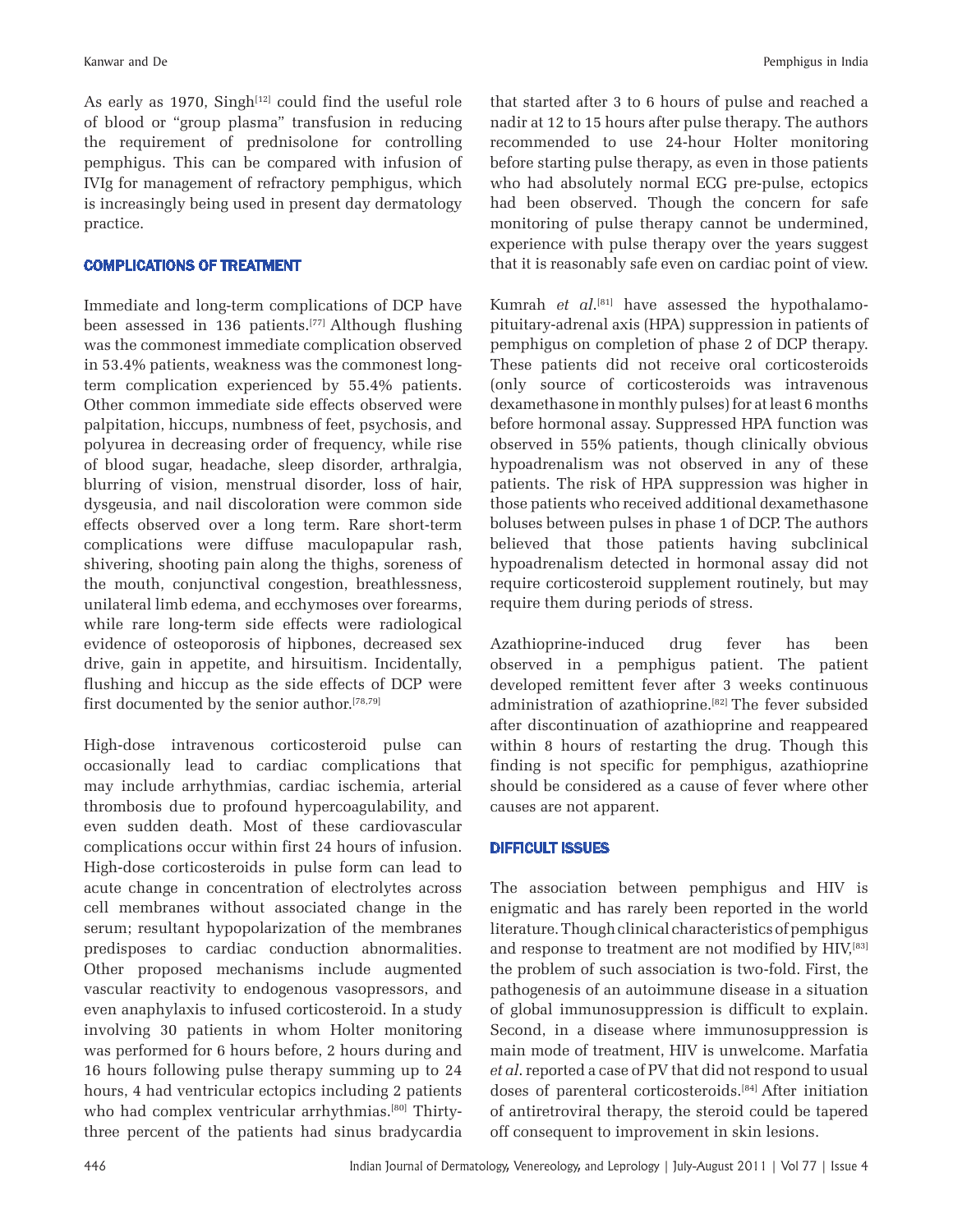Another situation of dilemma is pemphigus in pregnancy. Pemphigus may develop or worsen during pregnancy, may pose a dilemma for treatment, or may affect the fetal outcome.[85] The outcome of pregnancy may be jeopardized and may result in severe intrauterine growth retardation and stillbirth, neonatal pemphigus of varying severity in the newborn due to transplacental transfer of autoantibodies, or the newborn may escape unaffected.[86] Prednisolone or adjuvants prescribed to the mother may result in placental insufficiency, intrauterine growth retardation, or fetal death. Corticosteroid pulses are also not indicated.[87] Therefore, a fine balance is to be maintained to effectively control the disease activity in the mother while not adversely affecting the wellbeing of the fetus.

There are several issues that should be considered while administering DCP in pemphigus patients. Though it can lead to reactivation of tuberculosis, it can be administered in patients with old healed tuberculosis with caution and with regular follow-up for early detection of reactivation. In patients with active tuberculosis, DCP is contraindicated. Another issue is concomitant diabetes mellitus. Along with usual antidiabetic treatment, one can consider adding 8 to 16 units of regular insulin in the drip to prevent dexamethasone-induced elevation in blood sugar levels. In presence of mild infections including that of skin, DCP can be given under cover of appropriate antibiotics. However, in cases of severe skin infections like carbuncle, cellulitis, necrotizing fasciitis, and systemic bacterial infections, DCP should be avoided till infections are brought under control. Similar is the situation with any viral infection and DCP should be withheld till it is controlled. In cases of chronic viral infections like chronic hepatitis B or C and HIV, DCP should be avoided. DCP is better avoided in patients with cardiac rhythm disorders and ischemic cardiac disease.

#### MORTALITY IN PEMPHIGUS

In a retrospective review of cases between 1995 and 2001 to ascertain the cause of mortality in dermatology inpatients, the mortality rate was 3.58%.[88] Pemphigus was the commonest cause of mortality amounting to 35% of all such cases. All these patients had more than 70% body surface area involvement and the causes revealed in these patients were extensive skin involvement, septicemia, bronchopneumonia, and electrolyte imbalance.

In a 5-year review of pemphigus inpatients in a North Indian tertiary care center, 10 died of 126 patients, the overall mortality being  $7.9\%$ .<sup>[89]</sup> Body surface area involvement was 30 to 80% with a mean of 54%. Eight of them had septicemia, most common organism isolated being *Staphylococcus aureus* in 4 patients. The other three patients had pulmonary thromboembolism. The authors concluded that extent of cutaneous involvement is the single most important factor leading to death in pemphigus patients, secondary to sepsis due to entry of bacteria through the raw areas.

Mortality in yet another study was only 4%; the causes of death recorded being septicemia in 10 patients, complication of tuberculosis, renal cell carcinoma, cryoglobulinemia, and cold agglutinin in 1 patient each.[5]

#### **CONCLUSIONS**

Pemphigus in India tends to occur at a younger age and severer as compared with Western countries. Pasricha's concept of DCP therapy has revolutionized the treatment of this potentially fatal disorder. The DCP therapy has been observed to be useful in several centers in India and recently in studies from Serbia, South Africa, and UK. Early diagnosis and initiation of therapy is essential. Various adjuvants have been used for their steroid-sparing effects. In the Indian context, cyclophosphamide has been extensively been used and observed to be effective. However, it should not be used in younger patients because of its adverse effects on the gonads. Mycophenolate mofetil and azathioprine are also effective. However, mycophenolate mofetil is costly and not affordable by most patients. We have administered IVIg and rituximab in few patients with good results.

#### REFERENCES

- 1. Grando SA. Pemphigus in 21st century. New life to an old story. Autoimmunity 2006;39:521-30.
- 2. Scmidt E, Waschke J. Apoptosis in pemphigus. Autoimmun Rev 2009;8:533-7.
- 3. Desai S, Rao S. Pemphigus in India: Report of 21 cases. Hautarzt 1960;11:445-53.
- 4. Mascarenhas MF, Hede RV, Shukla P, Nadkarni NS, Rege VL. Pemphigus in Goa. J Indian Med Assoc 1994;92:342-3.
- 5. Kanwar AJ, Ajith C, Narang T. Pemphigus in North India. J Cutan Med Surg 2006;10:21-5.
- 6. Ajithkumar K. Incidence of pemphigus in Thrissur district, South India. Indian J Dermatol Venereol Leprol 2008;74:349-51.
- 7. Sehgal VN. Pemphigus in India: A note. Indian J Dermatol 1972;18:5-7.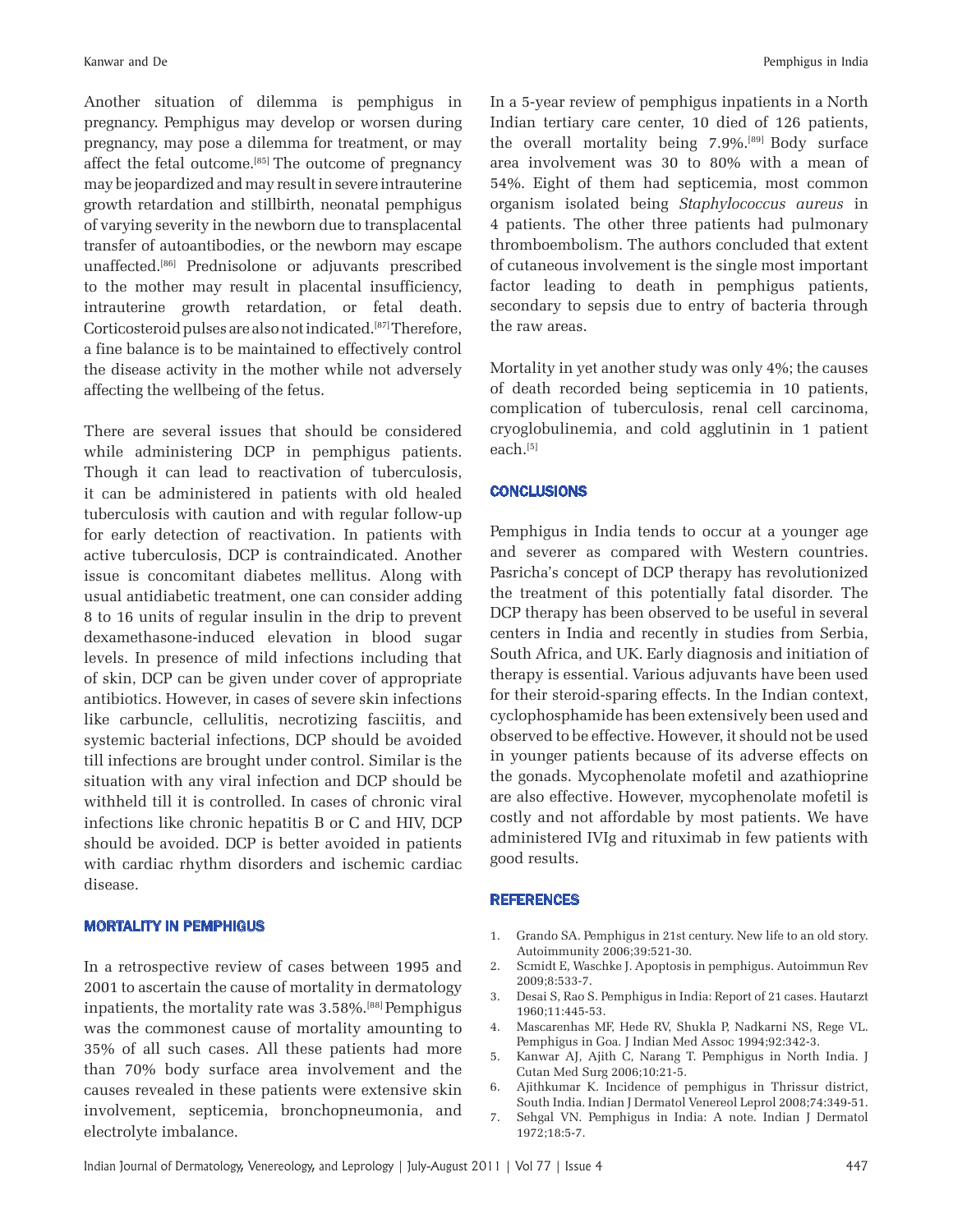- 8. Kandhari KC, Pasricha JS. Pemphigus in Northern Indiaclinical studies in 34 patients. Indian J Dermatol Venereol Leprol 1965;31:62.
- 9. Ambady BM, Sugathan P, Nair BK. Pemphigus. Indian J Dermatol Venereol Leprol 1965;31:239.
- 10. Sehgal VN. Pemphigus- A reappraisal of clinical and histological features in Indian patients. Dermatologica 1969;139:381-9.
- 11. Fernandez JC, Dharani JB, Desai SC. A study of 100 cases of pemphigus- clinical features. Indian J Dermatol Venereol Leprol 1970;36:1-9.
- 12. Singh RP. Pemphigus in tropics. Indian J Dermatol 1970;15: 69-73.
- 13. Wilson CL, Wojnarowska F, Dean D, Pasricha JS. IgG subclasses in pemphigus in Indian and UK populations. Clin Exp Dermatol 1993;18:226-30.
- 14. Aboobaker J, Morar N, Ramdial PK, Hammond MG. Pemphigus in South Africa. Int J Dermatol 2001;40:115-9.
- 15. Singh R, Pandhi RK, Pal D, Kalla G. A clinicopathological study of pemphigus. Indian J Dermatol Venereol Leprol 1973;39: 126-32.
- 16. Meyer N, Misery L. Geo-epidemiologic considerations of autoimmune pemphigus. Autoimmun Rev 2010;9:A379-82.
- 17. Kanwar AJ, Kaur S. Pemphigus in children. Int J Dermatol 1991;30:343-6.
- 18. KanwarAJ, Dhar S, Kaur S. Further experience with pemphigus in children. Pediatr Dermatol 1994;11:107-11.
- 19. Handa F, Aggarwal RR, Kumar R. A clinical study of 85 cases of pemphigus. Indian J Dermatol Venereol Leprol 1973;39:106-11.
- 20. Capon F, Bharkhada J, Cochrane NE, Mortimer NJ, Setterfield JF, Reynaert S, *et al*. Evidence of association between desmoglein 3 haplotypes and pemphigus vulgaris. Br J Dermatol 2006;154: 67-71.
- 21. Delgado JC, Yunis DE, Bozon MV, Salazar M, Deulofeut R, Turbay D, *et al*. MHC class 2 alleles and haplotypes in patients with pemphigus vulgaris from India. Tissue Antigens 1996;48:668-72.
- 22. Kumar B, Arora S, Kumaran MS, Jain R, Dogra S. Study of desmoglein 1 and 3 antibody levels in relation to disease severity in Indian patients with pemphigus. Indian J Dermatol Venereol Leprol 2006;72:203-6.
- 23. Sharma VK, Prasad HR, Khandpur S, Kumar A. Evaluation of desmoglein enzyme- linked immunosorbent assay (ELISA) in Indian patients with pemphigus vulgaris. Int J Dermatol 2006;45:518-22.
- 24. Satyam A, Khandpur S, Sharma VK, Sharma A. Involvement of Th1/Th2 cytokines in the pathogenesis of autoimmune skin disease- pemphigus vulgaris. Immunol Invest 2009;38:498-509.
- 25. Kanwar AJ, Thami GP, Bedi GK. IgG subclasses in pemphigus vulgaris. Indian J Dermatol Venereol Leprol 1997;63:20-1.
- 26. Shamim T, Verghese VI, Shameena PM, Sudha S. pemphigus vulgaris in oral cavity: Clinical evaluation of 71 cases. Med Oral Patol Oral Cir Bucal 2008;13:E622-6.
- 27. Sawant P, Starkar RP, Chopda N, Amladi ST, Nanivadekar SA, Deodhar KP. Esophageal involvement in pemphigus vulgaris. Indian J Gastroenterol 1994;13:133-4.
- 28. Narasimha RP, Samarth A, Aurangbadkar SJ, Partap B, Lashmi TS. Study of upper gastrointestinal tract involvement in pemphigus. Indian J Dermatol Venereol Leprol 2006;72:421-4.
- 29. Trattner A, Lurie R, Leiser A, David M, Hazaz B, Kadish U, *et al*. Esophageal involvement in pemphigus vulgaris: A clinical, histologic and immunopathologic study. J Am Acad Dermatol 1991;24:223-6.
- 30. Bhargava P, Kuldeep CM, Mathur NK. Isolated pemphigus vegetans of the tongue. Indian J Dermatol Venereol Leprol 2001;67:267.
- 31. Sehgal VN, Sharma S, Sardana K. Unilateral refractory (erosive) conjunctivitis: A peculiar manifestation of pemphigus vulgaris. Skinmed 2005;4:250-2.
- 32. Gupta S, Sodhani P, Jain S. Acantholytic cells exfoliated from pemphigus vulgaris of the uterine cervix. A case report. Acta

Cytol 2003;47:795-8.

- 33. Gharami RC, Kumar P, Mondal A, Ghosh K. Dyshydrosiform pemphigus vulgaris: Report of an unusual case. Dermatol Online J 2010;16:10.
- 34. Premlatha S, Jayakumar S, Yesudian P, Thambiah AS. Cerebriform tongue- A clinical sign of pemphigus vegetans. Br J Dermatol 1981;104:587-91.
- 35. Singh S, Gupta S, Chaudhary R. Hypopyon sign in pemphigus vulgaris and pemphigus foliaceous. Int J Dermatol 2009;48:1100-2.
- 36. Yesudian PV, Krishnan SG, Jayaraman M, Janaki VR, Yesudian P. Postpemphigus acanthomata: A sign of clinical activity? Int J Dermatol 1997;36:194-6.
- 37. Kanwar AJ, Ghosh S, Dhar S, Kaur S. Odor in pemphigus. Dermatology 1992;185:215.
- 38. Kanwar AJ, Gupta R, Kaur S. Pruritus- A clinical sign of activity of pemphigus. Indian J Dermatol Venereol Leprol 1989;55:396.
- 39. Mehta V, Balachandran C, Nayak S. Herpetiform pemphigus clinically resembling bullous pemphigoid. Indian J Dermatol 2008;53:158-9.
- 40. Ray R, Kanwar AJ, Ravichandran P, Ghosh S, Dhar S, Sarode R, *et al*. Pemphigus vulgaris with cryoglobulinemia and cold agglutinin disease. J Assoc Physicians India 1994;42:420-2.
- 41. Kanwar AJ, Dawn G, Dhar S, Gangopadhyay M. Pemphigus vulgaris and renal cell carcinoma. Int J Dermatol 1996;35: 723-4.
- 42. Khandpur S, Reddy BS. An unusual association of pemphigus vulgaris with hyperprolactinemia. Int J Dermatol 2002;41: 696-9.
- 43. Awasthy N, Chand K, Singh A. Brain abscesses with pemphigus vulgaris- A rare association. Dermatol Online J 2005;11:35.
- 44. Shaerer L, Trueb RM. Direct immunofluorescence of plucked hair. Arch Dermatol 2003;139:228-9.
- 45. Rao R, Dasari K, Shenoi S, Balachandran C. Demonstration of pemphigus- specific immunofluorescence pattern by direct immunofluorescence of plucked hair. Int J Dermatol 2009;48:1187-9.
- 46. Wilson CL, Dean D, Wojnorwoska F. Pemphigus and the terminal hair follicle. J Cutan Pathol 1991;18:428-31.
- 47. Aithal V, Kini U, Jayaseelan E. Role of direct immunofluorescence on Tzanck smears in pemphigus vulgaris. Diagn Cytopathol 2007;35:403-7.
- 48. Verma KK, Khaitan BK, Singh MK. Antibody deposits in Tzanck smears in pemphigus vulgaris. J Cutan Pathol 1993;20:317-9.
- 49. Sethi JK, Kanwar AJ, Kaur S, Sehgal S. Direct immunofluorescence as a diagnostic and prognostic marker in pemphigus. Indian J Dermatol Venereol Leprol 1992;58:379-83.
- 50. Kumar S, Thappa DM, Sehgal S. Immunofluorescence study of pemphigus from north India. J Dermatol 1995;22:571-5.
- 51. Shanmugasekar C, Ram Ganesh VR, Jayaraman A, Srinivas CR. Blister fluid immunofluorescence in a case of pemphigus vulgaris. Indian J Dermatol 2010;55:188-9.
- 52. Lever WF, White H. Treatment of pemphigus with corticosteroids: Results obtained in 46 patients over a period of 11 years. Arch Dermatol 1963;87:12-26.
- 53. Pasricha JS, Gupta R. Pulse therapy with dexamethasonecyclophosphamide in pemphigus. Indian J Dermatol Venereol Leprol 1984;50:199-203.
- 54. Kaur S, Kanwar AJ. Dexamethasone-cyclophosphamide pulse therapy in pemphigus. Int J Dermatol 1990;29:371-5.
- 55. Pasricha JS, Khaitan BK, Raman RS, Chandra M. Dexamethasone cyclophosphamide pulse therapy for pemphigus. Int J Dermatol 1995;34:875-82.
- 56. Pasricha JS, Thanzama J, Khan UK. Intermittent high-dose dexamethasone-cyclophosphamide therapy for pemphigus. Br J Dermatol 1988;119:73-7.
- 57. Pasricha JS, Das SS. Curative effect of dexamethasonecyclophosphamide pulse therapy for the treatment of pemphigus vulgaris. Int J Dermatol 1992;31:875-7.
- 58. Kanwar AJ, Kaur S, Thami GP. Long- term efficacy of